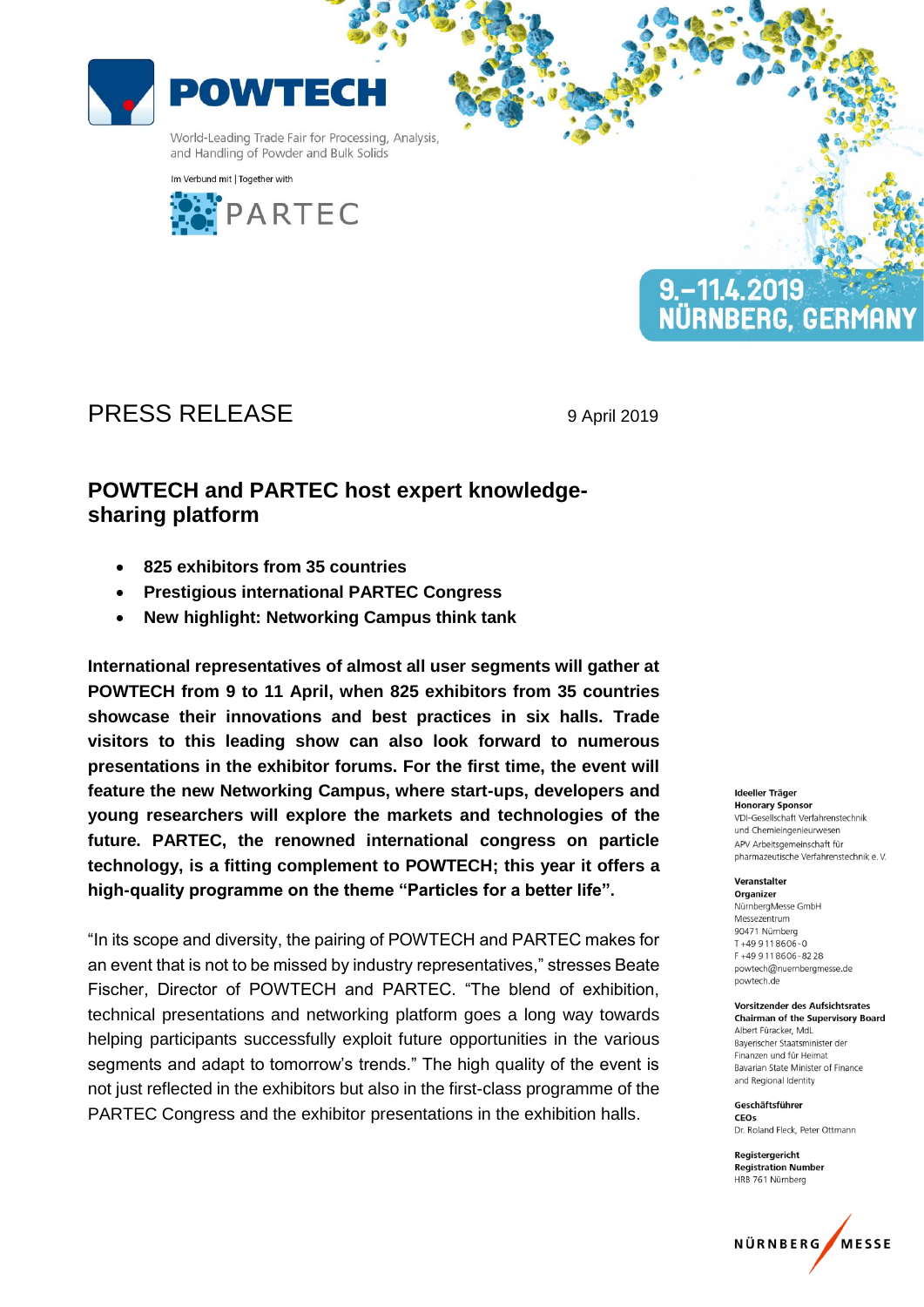





Around 39 percent of exhibitors at this year's POWTECH originate from outside Germany, with large contingents from Italy, Switzerland and the UK, but also the Netherlands, Austria, Denmark and China. Germany has the strongest showing with 500 exhibitors.

### **PARTEC programme references everyday life**

PARTEC, the international congress for particle technology, takes place parallel to POWTECH once again this year. More than 500 delegates from 30 countries are expected to attend. The congress is chaired by Professor Stefan Heinrich, Director of the Institute of Solids Process Engineering and Particle Technology at the Technical University of Hamburg. Under the theme "Particles for a better life", the congress will present the latest research findings that help improve many aspects of our everyday lives. One such example is a retard release coating for blood pressure tablets. Six highcalibre keynote speakers cover a wide range of topics and will focus on fields of application like additive manufacturing or  $CO<sup>2</sup>$  reduction. The speakers provide new inspiration through their insights. As well as traditional areas of application, the congress will also explore cutting-edge technologies from the life sciences and energy and environmental technology. Congress visitors can look forward to other speakers from the USA, UK, Australia and Germany. The congress is sponsored by the VDI Association of Process and Chemical Engineering (GVC) and also receives support from numerous other associations and organisations.

### **Friedrich Löffler Prize for Young Scientists in Particle Technology**

Another highlight of the event is the presentation of the Friedrich Löffler Prize by the VDI-GVC on 9 April during the official opening of PARTEC. This award recognises young experts from industry or the research community who have demonstrated particular merit in the fields of particle research, particle technology and product design. On the first day of the fair, the presentation of 180 research posters will be opened and discussed.

For more information on the English-language PARTEC programme please go to: **www.partec.info/en/events**

### **Share your knowledge and have your say at the Networking Campus**

The Networking Campus celebrates its premiere at this year's POWTECH as an interactive think tank for "Generation Future". This is where young scientists and entrepreneurs have the opportunity to present their innovations and discuss the technologies and markets of the future. In this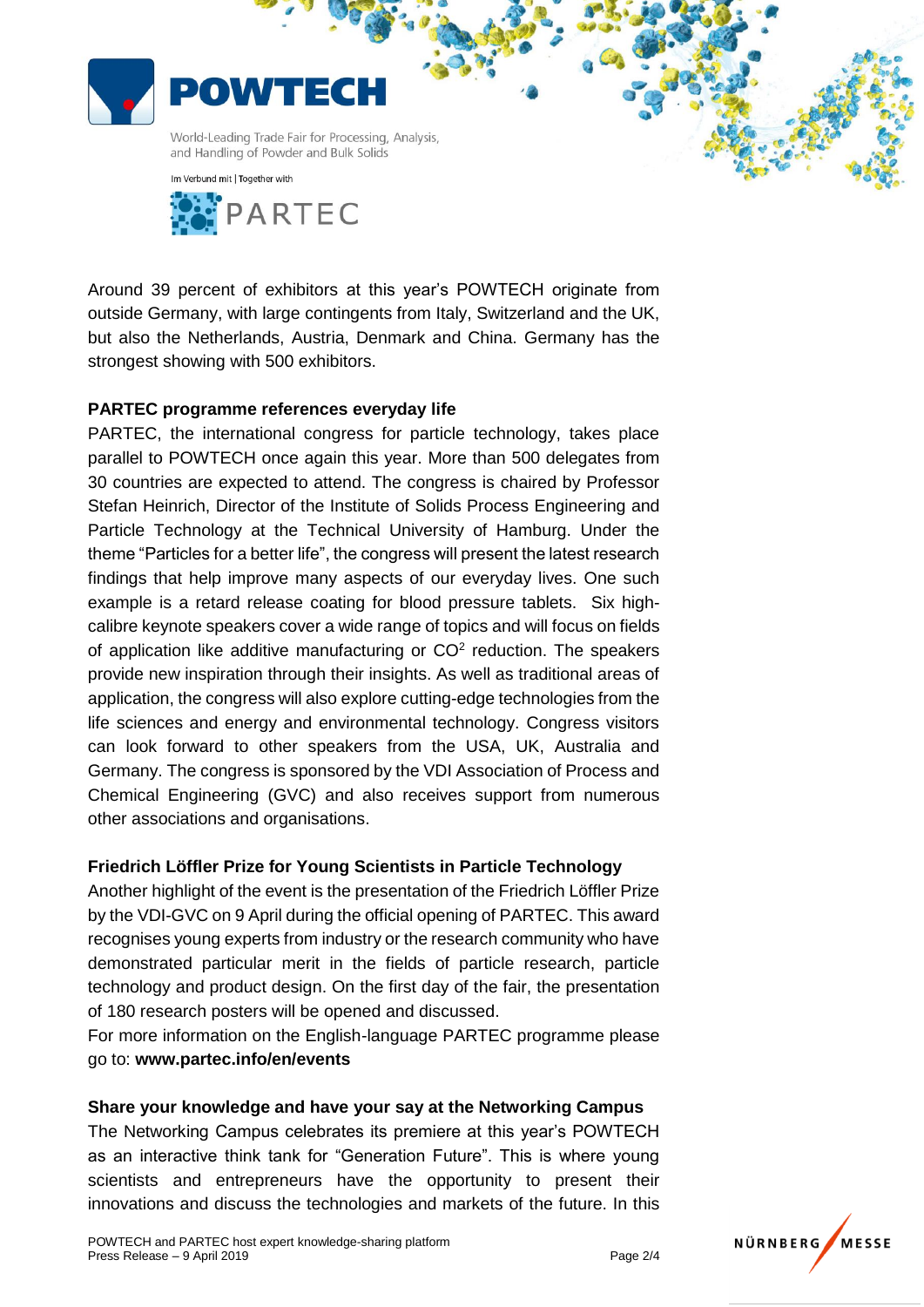



context, the focus is on the link between disruptive technologies and process engineering.

The Networking Campus features more than 30 presentations, 2 panel discussions and 17 exhibiting institutes, associations and start-ups. "This new communication-fostering format brings a breath of fresh air to POWTECH and encourages intensive professional dialogue between specialists," says Beate Fischer. "In the case of digital transformation, virtual reality and energy storage it is important not just to listen but to brainstorm and contribute as well," Fischer continues.

## **Recruiting Day**

The issue of recruiting also gets its fair share of attention. A Jobs Board, the Dechema/VDI-GVE ProcessNet Café and the Recruiting Day on the third day provide opportunities for networking between potential employees and employers. Ten companies will give corporate pitches to present themselves to potential job applicants. The adjacent interview corners can be used for preliminary conversations about new job opportunities.

### **Spotlight on explosion protection**

Explosion protection is high on the agenda at POWTECH. At guided tours, in daily live demonstrations under controlled conditions and in the forum programme, manufacturers showcase their solutions for avoiding accidents in production facilities. German and international developments in the areas of standardisation, research and technology in explosion protection are also covered.

### **Exhibitor forums and special shows offer in-depth industry insights**

For visitors from the medicine manufacturing segment, the Pharma.Manufacturing.Excellence Forum in Hall 3, which has an Englishlanguage programme, is a major port of call. For the first time, the Forum will feature a table top display by manufacturers of pharmaceutical excipients. This means that the exhibition is complemented by scientific presentations on tablet manufacture, coating and continuous manufacturing as well as the guided tours held on the Thursday. The Forum is coordinated by the APV (International Association for Pharmaceutical Technology).